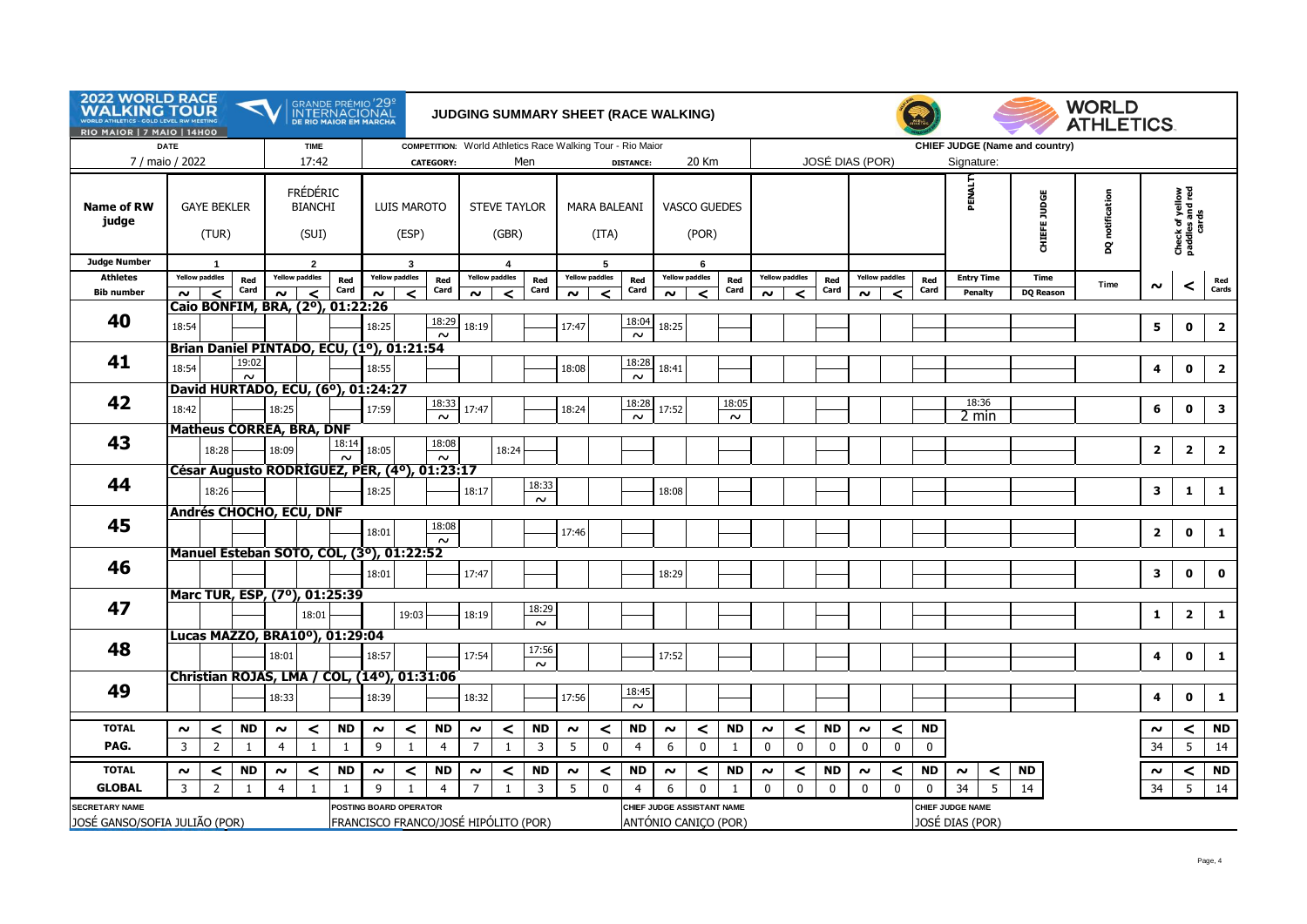| 2022 WORLD RACE<br><b>WALKING TOUR</b><br><b>ETICS - GOLD LEVEL RW MEETING</b><br><b>RIO MAIOR   7 MAIO   14H00</b> |                          |                                         | $\blacktriangleleft$                                  |              |                                            | GRANDE PRÉMIO <sup>1</sup> 29º<br>INTERNACIONAL<br>de rio maior em marcha |                                       |                             |                  | <b>JUDGING SUMMARY SHEET (RACE WALKING)</b> |                                                  |                             |                                                                                         |                            |                 |                                                    |                            |                             |                        |                        |                          |                       |                          |              |                   |                                     |                                | <b>WORLD</b><br><b>ATHLETICS.</b> |                         |                                             |                 |
|---------------------------------------------------------------------------------------------------------------------|--------------------------|-----------------------------------------|-------------------------------------------------------|--------------|--------------------------------------------|---------------------------------------------------------------------------|---------------------------------------|-----------------------------|------------------|---------------------------------------------|--------------------------------------------------|-----------------------------|-----------------------------------------------------------------------------------------|----------------------------|-----------------|----------------------------------------------------|----------------------------|-----------------------------|------------------------|------------------------|--------------------------|-----------------------|--------------------------|--------------|-------------------|-------------------------------------|--------------------------------|-----------------------------------|-------------------------|---------------------------------------------|-----------------|
| 7 / maio / 2022                                                                                                     | <b>DATE</b>              |                                         |                                                       |              | <b>TIME</b><br>17:30                       |                                                                           |                                       |                             | <b>CATEGORY:</b> |                                             |                                                  | Men                         | COMPETITION: World Athletics Race Walking Tour - Rio Maior<br>20 Km<br><b>DISTANCE:</b> |                            |                 |                                                    |                            |                             |                        |                        | JOSÉ DIAS (POR)          |                       |                          |              |                   | Signature:                          | CHIEF JUDGE (Name and country) |                                   |                         |                                             |                 |
| <b>Name of RW</b><br>judge                                                                                          |                          | <b>GAYE BEKLER</b><br>(TUR)             |                                                       |              | <b>FRÉDÉRIC</b><br><b>BIANCHI</b><br>(SUI) |                                                                           |                                       | <b>LUIS MAROTO</b><br>(ESP) |                  |                                             | <b>STEVE TAYLOR</b><br>(GBR)                     |                             |                                                                                         | MARA BALEANI<br>(ITA)      |                 |                                                    | VASCO GUEDES<br>(POR)      |                             |                        |                        |                          |                       |                          |              |                   | ZONE<br>PENALTY                     | CHIEFE JUDGE                   | notification<br>g                 |                         | Check of yellow<br>paddles and red<br>cards |                 |
| <b>Judge Number</b><br><b>Athletes</b>                                                                              |                          | $\overline{1}$<br><b>Yellow paddles</b> |                                                       |              | $\overline{2}$<br><b>Yellow paddles</b>    | Red                                                                       | $\mathbf{3}$<br><b>Yellow paddles</b> |                             |                  |                                             | $\overline{\mathbf{4}}$<br><b>Yellow paddles</b> |                             |                                                                                         | 5<br><b>Yellow paddles</b> |                 |                                                    | 6<br><b>Yellow paddles</b> |                             | <b>Yellow paddles</b>  |                        | <b>Yellow paddles</b>    |                       |                          |              | <b>Entry Time</b> | <b>Time</b>                         |                                |                                   |                         |                                             |                 |
| <b>Bib number</b>                                                                                                   | $\sim$                   | $\prec$                                 | Red<br>Card                                           | $\sim$       | $\overline{\phantom{a}}$                   | Card                                                                      | $\sim$                                | $\prec$                     | Red<br>Card      | $\sim$                                      | $\prec$                                          | Red<br>Card                 | $\sim$                                                                                  | ≺                          | Red<br>Card     | $\sim$                                             | Red<br>Card<br>≺           |                             | $\sim$                 | Red<br>Card<br>≺       |                          | $\sim$                | $\overline{\phantom{a}}$ | Red<br>Card  | Penalty           |                                     | <b>DQ Reason</b>               | Time                              | ົ                       | ≺                                           | Red<br>Cards    |
|                                                                                                                     |                          |                                         | Paulo MARTINS, SCP / POR, (15°), 01:31:53             |              |                                            |                                                                           |                                       |                             |                  |                                             |                                                  |                             |                                                                                         |                            |                 |                                                    |                            |                             |                        |                        |                          |                       |                          |              |                   |                                     |                                |                                   |                         |                                             |                 |
| 50                                                                                                                  |                          |                                         |                                                       |              |                                            |                                                                           | 17:59                                 |                             |                  | 17:56                                       |                                                  |                             |                                                                                         |                            |                 |                                                    |                            |                             |                        |                        |                          |                       |                          |              |                   |                                     |                                |                                   | $\overline{2}$          | $\mathbf 0$                                 | $\mathbf{o}$    |
|                                                                                                                     |                          |                                         | Hélder SANTOS, LMA / POR, (12º), 01:29:50             |              |                                            |                                                                           |                                       |                             |                  |                                             |                                                  |                             |                                                                                         |                            |                 |                                                    |                            |                             |                        |                        |                          |                       |                          |              |                   |                                     |                                |                                   |                         |                                             |                 |
| 51                                                                                                                  |                          |                                         |                                                       |              |                                            |                                                                           | 18:07                                 |                             | 18:10            |                                             |                                                  |                             | 18:13                                                                                   |                            |                 |                                                    |                            |                             |                        |                        |                          |                       |                          |              |                   |                                     |                                |                                   | $\overline{2}$          | $\mathbf 0$                                 | $\mathbf{1}$    |
|                                                                                                                     |                          |                                         |                                                       |              |                                            |                                                                           |                                       |                             | $\sim$           |                                             |                                                  |                             |                                                                                         |                            |                 |                                                    |                            |                             |                        |                        |                          |                       |                          |              |                   |                                     |                                |                                   |                         |                                             |                 |
| 52                                                                                                                  |                          |                                         | Diego PEREIRA LIMA, BRA, DNS                          |              |                                            |                                                                           |                                       |                             |                  |                                             |                                                  |                             |                                                                                         |                            |                 |                                                    |                            |                             |                        |                        |                          |                       |                          |              |                   |                                     |                                |                                   |                         |                                             |                 |
|                                                                                                                     |                          |                                         |                                                       |              |                                            |                                                                           |                                       |                             |                  |                                             |                                                  |                             |                                                                                         |                            |                 |                                                    |                            |                             |                        |                        |                          |                       |                          |              |                   |                                     |                                |                                   | $\mathbf 0$             | $\mathbf 0$                                 | $\mathbf 0$     |
|                                                                                                                     |                          |                                         | Kevin CAMPION, FRA, (8º), 01:26:00                    |              |                                            |                                                                           |                                       |                             |                  |                                             |                                                  |                             |                                                                                         |                            |                 |                                                    |                            |                             |                        |                        |                          |                       |                          |              |                   |                                     |                                |                                   |                         |                                             |                 |
| 53                                                                                                                  |                          | 18:14                                   | 18:27<br>$\check{}$                                   |              |                                            |                                                                           |                                       |                             |                  | 18:04                                       |                                                  |                             | 17:55                                                                                   |                            |                 |                                                    |                            |                             |                        |                        |                          |                       |                          |              |                   |                                     |                                |                                   | $\overline{2}$          | 1                                           | $\mathbf{1}$    |
|                                                                                                                     |                          |                                         | Juan Manuel CANO, ARG, (9º), 01:27:52                 |              |                                            |                                                                           |                                       |                             |                  |                                             |                                                  |                             |                                                                                         |                            |                 |                                                    |                            |                             |                        |                        |                          |                       |                          |              |                   |                                     |                                |                                   |                         |                                             |                 |
| 54                                                                                                                  |                          |                                         |                                                       |              |                                            |                                                                           | 18:01                                 |                             | 18:08            | 18:15                                       |                                                  |                             |                                                                                         |                            |                 |                                                    |                            |                             |                        |                        |                          |                       |                          |              |                   |                                     |                                |                                   | $\overline{2}$          | $\mathbf 0$                                 | $\mathbf{1}$    |
|                                                                                                                     |                          |                                         | Alvaro Lopes NUÑES, ESP, (5º), 01:23:31               |              |                                            |                                                                           |                                       |                             | $\sim$           |                                             |                                                  |                             |                                                                                         |                            |                 |                                                    |                            |                             |                        |                        |                          |                       |                          |              |                   |                                     |                                |                                   |                         |                                             |                 |
| 55                                                                                                                  |                          |                                         |                                                       |              |                                            |                                                                           | 18:49                                 |                             |                  | 17:58                                       |                                                  |                             |                                                                                         |                            |                 | 18:11                                              |                            |                             |                        |                        |                          |                       |                          |              |                   |                                     |                                |                                   | $\overline{\mathbf{3}}$ | $\mathbf{0}$                                | $\mathbf{0}$    |
|                                                                                                                     |                          |                                         |                                                       |              |                                            |                                                                           |                                       |                             |                  |                                             |                                                  |                             |                                                                                         |                            |                 |                                                    |                            |                             |                        |                        |                          |                       |                          |              |                   |                                     |                                |                                   |                         |                                             |                 |
| 56                                                                                                                  |                          |                                         | Veli-Matti PARTANEN, FIN, DNF                         |              |                                            |                                                                           |                                       |                             | 18:24            |                                             |                                                  |                             |                                                                                         |                            |                 |                                                    |                            |                             |                        |                        |                          |                       |                          |              |                   |                                     |                                |                                   |                         |                                             |                 |
|                                                                                                                     |                          |                                         |                                                       |              |                                            |                                                                           | 17:54                                 |                             | $\sim$           |                                             |                                                  |                             | 18:05                                                                                   |                            |                 |                                                    |                            |                             |                        |                        |                          |                       |                          |              |                   |                                     |                                |                                   | $\overline{\mathbf{2}}$ | $\mathbf 0$                                 | $\mathbf{1}$    |
|                                                                                                                     |                          |                                         | Max Batista GONCALVES DOS SANTOS, BRA, DQ - TR 54.7.5 |              |                                            |                                                                           |                                       |                             |                  |                                             |                                                  |                             |                                                                                         |                            |                 |                                                    |                            |                             |                        |                        |                          |                       |                          |              |                   |                                     |                                |                                   |                         |                                             |                 |
| 57                                                                                                                  | 18:44                    |                                         | 19:14<br>$\sim$                                       |              |                                            |                                                                           | 18:03                                 |                             | 18:11<br>$\sim$  | 17:52                                       |                                                  |                             | 17:47                                                                                   |                            | 17:52<br>$\sim$ | 17:48                                              |                            | 18:09<br>$\sim$             |                        |                        |                          |                       |                          |              |                   | 18:15<br>2 min                      |                                | 19:22                             | 5                       | $\mathbf{0}$                                | $\overline{4}$  |
|                                                                                                                     |                          |                                         | <b>Daniel Goni BALLESTEROS, ESP, DNF</b>              |              |                                            |                                                                           |                                       |                             |                  |                                             |                                                  |                             |                                                                                         |                            |                 |                                                    |                            |                             |                        |                        |                          |                       |                          |              |                   |                                     |                                |                                   |                         |                                             |                 |
| 58                                                                                                                  |                          | 18:31                                   |                                                       | 18:05        |                                            | 18:23                                                                     | 18:20                                 |                             | 18:26            | 17:52                                       |                                                  | 18:00                       |                                                                                         |                            |                 |                                                    |                            |                             |                        |                        |                          |                       |                          |              |                   | 18:32                               |                                |                                   | 3                       | -1                                          | 3               |
|                                                                                                                     |                          |                                         | Rui COELHO, SLB / POR, DNS                            |              |                                            | $\sim$                                                                    |                                       |                             | $\sim$           |                                             |                                                  | $\sim$                      |                                                                                         |                            |                 |                                                    |                            |                             |                        |                        |                          |                       |                          |              |                   | 2 min                               |                                |                                   |                         |                                             |                 |
| 59                                                                                                                  |                          |                                         |                                                       |              |                                            |                                                                           |                                       |                             |                  |                                             |                                                  |                             |                                                                                         |                            |                 |                                                    |                            |                             |                        |                        |                          |                       |                          |              |                   |                                     |                                |                                   |                         |                                             |                 |
|                                                                                                                     |                          |                                         |                                                       |              |                                            |                                                                           |                                       |                             |                  |                                             |                                                  |                             |                                                                                         |                            |                 |                                                    |                            |                             |                        |                        |                          |                       |                          |              |                   |                                     |                                |                                   | $\mathbf{0}$            | $\mathbf{0}$                                | $\mathbf{o}$    |
| <b>TOTAL</b>                                                                                                        | $\sim$                   | $\prec$                                 | <b>ND</b>                                             | $\sim$       | $\prec$                                    | <b>ND</b>                                                                 | $\boldsymbol{\sim}$                   | $\prec$                     | ND               | $\sim$                                      | ≺                                                | <b>ND</b>                   | $\sim$                                                                                  | $\prec$                    | <b>ND</b>       | $\sim$                                             | $\prec$                    | <b>ND</b>                   | $\boldsymbol{\sim}$    | $\prec$                | <b>ND</b>                | $\sim$                | $\prec$                  | ND           |                   |                                     |                                |                                   | $\sim$                  | $\prec$                                     | <b>ND</b>       |
| PAG.                                                                                                                | $\overline{1}$           | $\overline{2}$                          | $\overline{2}$                                        | $\mathbf{1}$ | $\mathbf{0}$                               | $\mathbf{1}$                                                              | $\overline{7}$                        | $\mathbf{0}$                | 5                | 6                                           | $\mathbf{0}$                                     | $\overline{1}$              | $\overline{4}$                                                                          | $\Omega$                   | $\mathbf{1}$    | $\overline{2}$                                     | $\mathbf{0}$               | $\overline{1}$              | $\mathbf{0}$           | $\mathbf{0}$           | $\mathbf{0}$             | $\mathbf{0}$          | $\mathbf{0}$             | $\mathbf{0}$ |                   |                                     |                                |                                   | 21                      | $\overline{2}$                              | 11              |
| <b>TOTAL</b>                                                                                                        |                          |                                         |                                                       |              |                                            |                                                                           |                                       |                             |                  |                                             |                                                  |                             |                                                                                         |                            |                 |                                                    |                            |                             |                        |                        |                          |                       |                          |              |                   |                                     |                                |                                   |                         |                                             |                 |
| <b>GLOBAL</b>                                                                                                       | $\sim$<br>$\overline{4}$ | $\prec$<br>$\overline{4}$               | <b>ND</b><br>$\overline{3}$                           | $\sim$<br>5  | $\prec$                                    | <b>ND</b>                                                                 | $\sim$                                | $\prec$                     | <b>ND</b><br>9   | $\boldsymbol{\sim}$<br>13                   | $\prec$                                          | <b>ND</b><br>$\overline{4}$ | $\boldsymbol{\sim}$                                                                     | $\prec$<br>$\mathbf 0$     | <b>ND</b><br>5  | $\boldsymbol{\sim}$<br>8                           | $\prec$                    | <b>ND</b><br>$\overline{2}$ | $\sim$<br>$\mathbf{0}$ | $\prec$<br>$\mathbf 0$ | <b>ND</b><br>$\mathbf 0$ | $\sim$<br>$\mathbf 0$ | $\prec$<br>$\mathbf 0$   | <b>ND</b>    |                   | $\sim$<br>$\prec$<br>$\overline{7}$ | <b>ND</b><br>25                |                                   | $\sim$<br>55            | $\prec$<br>$\overline{7}$                   | <b>ND</b><br>25 |
| <b>SECRETARY NAME</b>                                                                                               |                          |                                         |                                                       |              | 1                                          | $\overline{2}$                                                            | 16<br>POSTING BOARD OPERATOR          | 1                           |                  |                                             | $\mathbf{1}$                                     |                             | 9                                                                                       |                            |                 |                                                    | $\mathbf 0$                |                             |                        |                        |                          |                       |                          | $\mathbf 0$  |                   | 55<br>CHIEF JUDGE NAME              |                                |                                   |                         |                                             |                 |
| JOSÉ GANSO/SOFIA JULIÃO (POR)                                                                                       |                          |                                         |                                                       |              |                                            | FRANCISCO FRANCO/JOSÉ HIPÓLITO (POR)                                      |                                       |                             |                  |                                             |                                                  |                             |                                                                                         |                            |                 | CHIEF JUDGE ASSISTANT NAME<br>ANTÓNIO CANIÇO (POR) |                            |                             |                        |                        |                          |                       |                          |              |                   | JOSÉ DIAS (POR)                     |                                |                                   |                         |                                             |                 |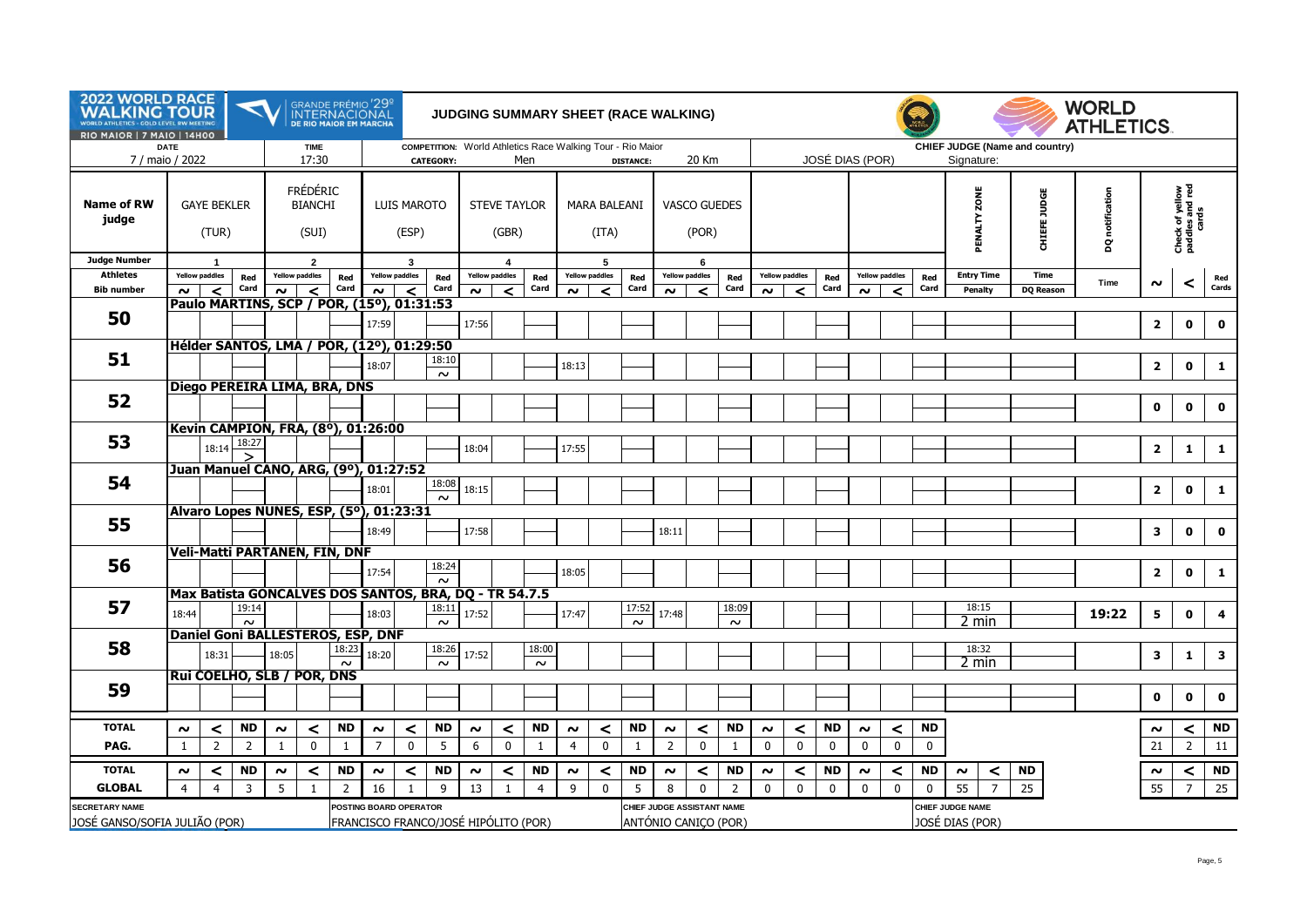| 2022 WORLD RACE<br><b>WAI</b><br>KING TOUR<br><b>RIO MAIOR   7 MAIO   14H00</b> | <b>GOLD LEVEL RW MEETING</b> |                                         |                                   |              | GRANDE PRÉMIO '29 <sup>°</sup><br>INTERNACIONAL<br>DE RIO MAIOR EM MARCHA |                          |        |                                      |                  |                              |                                  |                     |             |                                                            |                  | <b>JUDGING SUMMARY SHEET (RACE WALKING)</b> |                              |              |             |                            |                 |              |                                                   |              |                              |                                | <b>WORLD</b><br><b>ATHLETICS.</b> |             |                                             |                |
|---------------------------------------------------------------------------------|------------------------------|-----------------------------------------|-----------------------------------|--------------|---------------------------------------------------------------------------|--------------------------|--------|--------------------------------------|------------------|------------------------------|----------------------------------|---------------------|-------------|------------------------------------------------------------|------------------|---------------------------------------------|------------------------------|--------------|-------------|----------------------------|-----------------|--------------|---------------------------------------------------|--------------|------------------------------|--------------------------------|-----------------------------------|-------------|---------------------------------------------|----------------|
| 7 / maio / 2022                                                                 | <b>DATE</b>                  |                                         |                                   |              | <b>TIME</b><br>17:30                                                      |                          |        |                                      | <b>CATEGORY:</b> |                              |                                  | Men                 |             | COMPETITION: World Athletics Race Walking Tour - Rio Maior | <b>DISTANCE:</b> |                                             | 20 Km                        |              |             |                            | JOSÉ DIAS (POR) |              |                                                   |              | Signature:                   | CHIEF JUDGE (Name and country) |                                   |             |                                             |                |
| <b>Name of RW</b><br>judge                                                      |                              | <b>GAYE BEKLER</b><br>(TUR)             |                                   |              | <b>FRÉDÉRIC</b><br><b>BIANCHI</b><br>(SUI)                                |                          |        | <b>LUIS MAROTO</b><br>(ESP)          |                  | <b>STEVE TAYLOR</b><br>(GBR) |                                  |                     |             | <b>MARA BALEANI</b><br>(ITA)                               |                  |                                             | <b>VASCO GUEDES</b><br>(POR) |              |             |                            |                 |              |                                                   |              | ZONE<br>PENALTY              | CHIEFE JUDGE                   | notification<br>g                 |             | Check of yellow<br>paddles and red<br>cards |                |
| <b>Judge Number</b>                                                             |                              | $\overline{1}$<br><b>Yellow paddles</b> |                                   |              | $\overline{2}$                                                            |                          |        | 3                                    |                  |                              | $\overline{4}$                   |                     |             | -5                                                         |                  |                                             | 6<br><b>Yellow paddles</b>   |              |             |                            |                 |              |                                                   |              |                              |                                |                                   |             |                                             |                |
| <b>Athletes</b><br><b>Bib number</b>                                            | $\sim$                       | $\prec$                                 | Red<br>Card                       | $\sim$       | <b>Yellow paddles</b><br>$\prec$                                          | Red<br>Card              | $\sim$ | <b>Yellow paddles</b><br>$\prec$     | Red<br>Card      | $\sim$                       | <b>Yellow paddles</b><br>$\prec$ | Red<br>Card         | $\sim$      | <b>Yellow paddles</b><br>$\prec$                           | Red<br>Card      | $\sim$                                      | ≺                            | Red<br>Card  | $\sim$      | <b>Yellow paddles</b><br>≺ | Red<br>Card     | $\sim$       | <b>Yellow paddles</b><br>$\overline{\phantom{0}}$ | Red<br>Card  | <b>Entry Time</b><br>Penalty | Time<br><b>DQ Reason</b>       | Time                              | $\sim$      | $\prec$                                     | Red<br>Cards   |
|                                                                                 |                              |                                         |                                   |              | <b>Isaac PORCAYO, MEX, DNS</b>                                            |                          |        |                                      |                  |                              |                                  |                     |             |                                                            |                  |                                             |                              |              |             |                            |                 |              |                                                   |              |                              |                                |                                   |             |                                             |                |
| 60                                                                              |                              |                                         |                                   |              |                                                                           |                          |        |                                      |                  |                              |                                  |                     |             |                                                            |                  |                                             |                              |              |             |                            |                 |              |                                                   |              |                              |                                |                                   | $\mathbf 0$ | $\mathbf 0$                                 | $\mathbf 0$    |
|                                                                                 |                              |                                         |                                   |              |                                                                           |                          |        |                                      |                  |                              |                                  |                     |             |                                                            |                  |                                             |                              |              |             |                            |                 |              |                                                   |              |                              |                                |                                   |             |                                             |                |
| 61                                                                              |                              |                                         |                                   |              | Martin MADELINE-DEGY, FRA, (16°), 01:34:29                                |                          |        |                                      |                  |                              |                                  |                     |             |                                                            |                  |                                             |                              |              |             |                            |                 |              |                                                   |              |                              |                                |                                   | $\mathbf 0$ | $\mathbf 0$                                 | $\mathbf 0$    |
|                                                                                 |                              |                                         |                                   |              | Jinson Octavio CALDERON, ECU, (13º), 01:31:04, TR 54.7.4                  |                          |        |                                      |                  |                              |                                  |                     |             |                                                            |                  |                                             |                              |              |             |                            |                 |              |                                                   |              |                              |                                |                                   |             |                                             |                |
| 62                                                                              | 18:40                        |                                         | 19:10<br>$\sim$                   |              |                                                                           |                          | 18:43  |                                      | 19:02<br>$\sim$  | 18:04                        |                                  | 18:22<br>$\sim$     |             |                                                            |                  | 18:34                                       |                              |              |             |                            |                 |              |                                                   |              |                              |                                |                                   | 4           | $\mathbf 0$                                 | $\mathbf{3}$   |
|                                                                                 |                              |                                         |                                   |              | Luís SILVA, LMA / POR, (21º), 01:52:05                                    |                          |        |                                      |                  |                              |                                  |                     |             |                                                            |                  |                                             |                              |              |             |                            |                 |              |                                                   |              |                              |                                |                                   |             |                                             |                |
| 63                                                                              |                              |                                         |                                   |              |                                                                           |                          |        |                                      |                  |                              |                                  |                     |             |                                                            |                  |                                             |                              |              |             |                            |                 |              |                                                   |              |                              |                                |                                   | $\mathbf 0$ | $\mathbf 0$                                 | $\mathbf 0$    |
|                                                                                 |                              |                                         |                                   |              | Manuel MARQUES, ACDJS / POR, (17º), 01:36:59                              |                          |        |                                      |                  |                              |                                  |                     |             |                                                            |                  |                                             |                              |              |             |                            |                 |              |                                                   |              |                              |                                |                                   |             |                                             |                |
| 64                                                                              |                              |                                         |                                   |              |                                                                           |                          |        |                                      |                  |                              | 18:14                            |                     |             |                                                            |                  |                                             |                              |              |             |                            |                 |              |                                                   |              |                              |                                |                                   | $\mathbf 0$ | 1                                           | $\mathbf 0$    |
|                                                                                 |                              |                                         |                                   |              | Daniel DE LUCAS CHANQUET, ESP, DNF                                        |                          |        |                                      |                  |                              |                                  |                     |             |                                                            |                  |                                             |                              |              |             |                            |                 |              |                                                   |              |                              |                                |                                   |             |                                             |                |
| 65                                                                              |                              |                                         |                                   |              |                                                                           |                          |        |                                      |                  |                              | 18:11                            | 18:18               |             |                                                            |                  | 18:27                                       |                              |              |             |                            |                 |              |                                                   |              |                              |                                |                                   | 1           | 1                                           | $\mathbf{1}$   |
|                                                                                 |                              |                                         |                                   |              |                                                                           |                          |        |                                      |                  |                              |                                  | $\mathbf{\check{}}$ |             |                                                            |                  |                                             |                              |              |             |                            |                 |              |                                                   |              |                              |                                |                                   |             |                                             |                |
| 66                                                                              |                              |                                         |                                   |              | Anderson CALLEJAS, COL, (11º), 01:29:08                                   |                          |        |                                      |                  |                              |                                  |                     |             |                                                            |                  |                                             |                              |              |             |                            |                 |              |                                                   |              |                              |                                |                                   |             |                                             |                |
|                                                                                 |                              |                                         |                                   |              |                                                                           |                          |        |                                      |                  |                              |                                  |                     |             |                                                            |                  |                                             |                              |              |             |                            |                 |              |                                                   |              |                              |                                |                                   | $\mathbf 0$ | $\mathbf 0$                                 | $\mathbf 0$    |
|                                                                                 |                              |                                         |                                   |              | João OLIM, ADRAP / POR, (19º), 01:43:50                                   |                          |        |                                      |                  |                              |                                  |                     |             |                                                            |                  |                                             |                              |              |             |                            |                 |              |                                                   |              |                              |                                |                                   |             |                                             |                |
| 67                                                                              |                              | 18:00                                   | 18:20<br>$\overline{\phantom{0}}$ |              | 17:54                                                                     | 18:00                    |        |                                      |                  |                              | 18:11                            |                     |             |                                                            |                  |                                             |                              |              |             |                            |                 |              |                                                   |              |                              |                                |                                   | $\mathbf 0$ | 3                                           | $\overline{2}$ |
|                                                                                 |                              |                                         |                                   |              | Paulo CUNHA, POR, DNF                                                     | $\overline{\phantom{0}}$ |        |                                      |                  |                              |                                  |                     |             |                                                            |                  |                                             |                              |              |             |                            |                 |              |                                                   |              |                              |                                |                                   |             |                                             |                |
| 68                                                                              | 18:11                        |                                         |                                   |              | 18:55                                                                     |                          |        |                                      |                  | 18:22                        |                                  |                     |             |                                                            |                  | 17:54                                       | 18:40                        | 18:58        |             |                            |                 |              |                                                   |              |                              |                                |                                   | 3           | $\overline{2}$                              | $\mathbf{1}$   |
|                                                                                 |                              |                                         |                                   |              | João Pedro VIEIRA, CPT SC / POR, (200), 01:45:59                          |                          |        |                                      |                  |                              |                                  |                     |             |                                                            |                  |                                             |                              | $\checkmark$ |             |                            |                 |              |                                                   |              |                              |                                |                                   |             |                                             |                |
| 69                                                                              |                              |                                         |                                   |              |                                                                           |                          |        |                                      |                  |                              | 18:14                            |                     |             |                                                            |                  |                                             |                              |              |             |                            |                 |              |                                                   |              |                              |                                |                                   | $\mathbf 0$ | $\mathbf{1}$                                | $\mathbf 0$    |
|                                                                                 |                              |                                         |                                   |              |                                                                           |                          |        |                                      |                  |                              |                                  |                     |             |                                                            |                  |                                             |                              |              |             |                            |                 |              |                                                   |              |                              |                                |                                   |             |                                             |                |
| <b>TOTAL</b>                                                                    | $\sim$                       | $\prec$                                 | <b>ND</b>                         | $\sim$       | $\prec$                                                                   | <b>ND</b>                | $\sim$ | $\prec$                              | <b>ND</b>        | $\sim$                       | $\prec$                          | <b>ND</b>           | $\sim$      | $\prec$                                                    | <b>ND</b>        | $\sim$                                      | $\prec$                      | <b>ND</b>    | $\sim$      | $\prec$                    | <b>ND</b>       | $\sim$       | $\prec$                                           | <b>ND</b>    |                              |                                |                                   | $\sim$      | $\prec$                                     | <b>ND</b>      |
| PAG.                                                                            | $\overline{2}$               | 1                                       | $\overline{2}$                    | $\mathbf{0}$ | $\overline{2}$                                                            | 1                        | 1      | $\mathbf 0$                          | 1                | $\overline{2}$               | $\overline{4}$                   | $\overline{2}$      | $\mathbf 0$ | $\mathbf 0$                                                | $\mathbf 0$      | 3                                           | $\mathbf{1}$                 | 1            | $\mathbf 0$ | $\mathbf 0$                | $\mathbf 0$     | $\mathbf 0$  | $\mathbf 0$                                       | $\mathbf 0$  |                              |                                |                                   | 8           | 8                                           | $\overline{7}$ |
| <b>TOTAL</b>                                                                    | $\sim$                       | ≺                                       | <b>ND</b>                         | $\sim$       | <                                                                         | <b>ND</b>                | $\sim$ | $\prec$                              | <b>ND</b>        | $\sim$                       | $\prec$                          | <b>ND</b>           | $\sim$      | $\prec$                                                    | <b>ND</b>        | $\sim$                                      | $\prec$                      | <b>ND</b>    | $\sim$      | ≺                          | <b>ND</b>       | $\sim$       | $\prec$                                           | <b>ND</b>    | $\prec$<br>$\sim$            | <b>ND</b>                      |                                   | $\sim$      | ≺                                           | <b>ND</b>      |
| <b>GLOBAL</b>                                                                   | 6                            | 5                                       | 5                                 | 5            | $\overline{3}$                                                            | 3                        | 17     | $\mathbf{1}$                         | 10               | 15                           | 5                                | 6                   | 9           | $\mathbf 0$                                                | 5                | 11                                          | 1                            | 3            | $\Omega$    | $\mathbf{0}$               | $\mathbf 0$     | $\mathbf{0}$ | $\mathbf{0}$                                      | $\mathbf{0}$ | 63<br>15                     | 32                             |                                   | 63          | 15                                          | 32             |
| <b>SECRETARY NAME</b>                                                           |                              |                                         |                                   |              |                                                                           |                          |        | POSTING BOARD OPERATOR               |                  |                              |                                  |                     |             |                                                            |                  | CHIEF JUDGE ASSISTANT NAME                  |                              |              |             |                            |                 |              |                                                   |              | <b>CHIEF JUDGE NAME</b>      |                                |                                   |             |                                             |                |
| JOSÉ GANSO/SOFIA JULIÃO (POR)                                                   |                              |                                         |                                   |              |                                                                           |                          |        | FRANCISCO FRANCO/JOSÉ HIPÓLITO (POR) |                  |                              |                                  |                     |             |                                                            |                  | ANTÓNIO CANIÇO (POR)                        |                              |              |             |                            |                 |              |                                                   |              | JOSÉ DIAS (POR)              |                                |                                   |             |                                             |                |